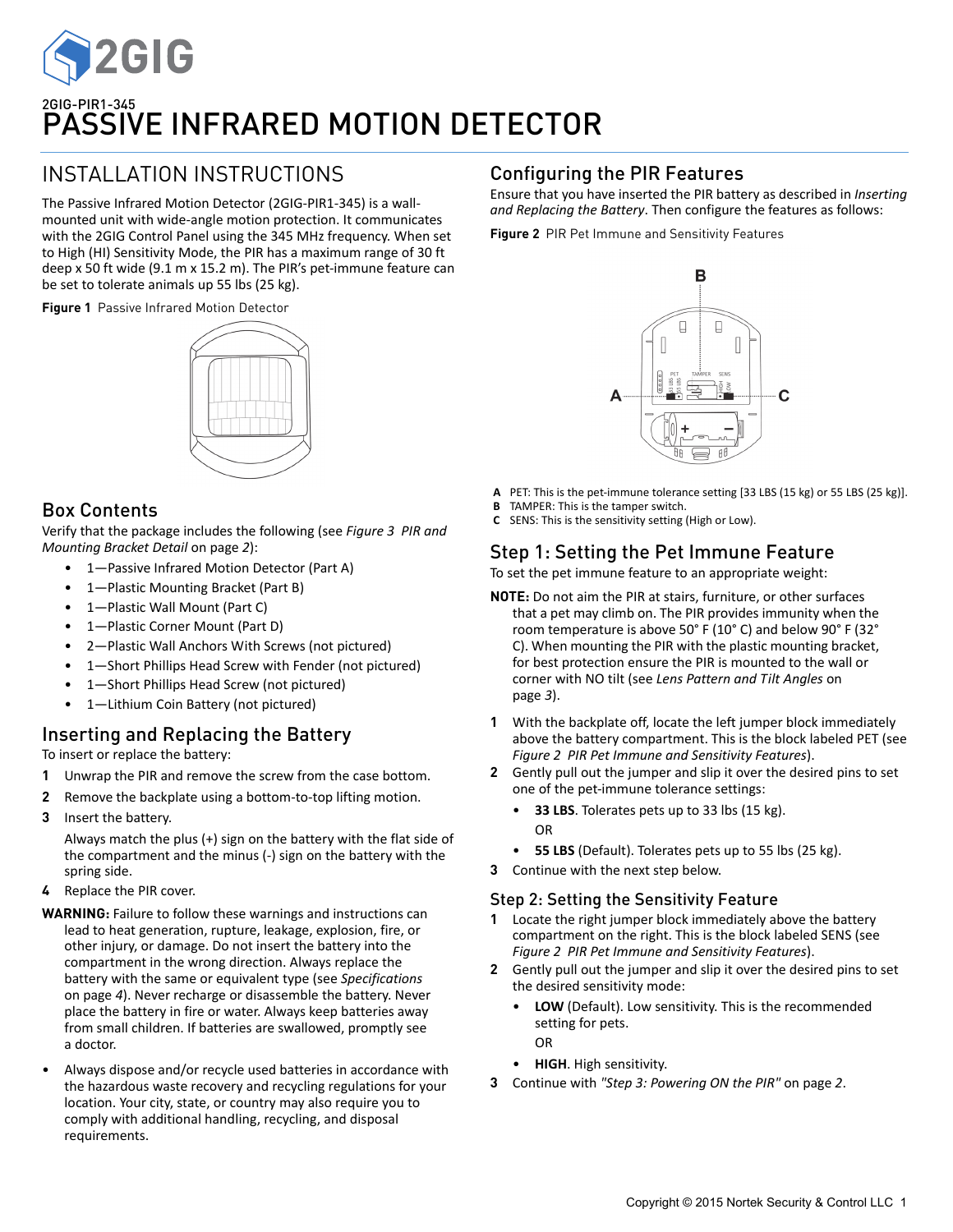## Step 3: Powering ON the PIR

With the battery inserted (see *"Inserting and Replacing the Battery"* on page *1*), press and release the switch labeled TAMPER. It takes approximately 10 seconds for the PIR to power ON.

## Mounting the PIR

There are two methods for mounting the PIR: *Option A: Bracket Mounting* or *Option B: Direct‐to‐Wall Mounting*. For both methods, always mount the PIR at a height of 7.5 ft (2.3 m).

**Figure 3** PIR and Mounting Bracket Detail



- **A** PIR
- **B** Plastic Mounting Bracket
- **C** Plastic Wall Mount
- **D** Plastic Corner Mount

## Option A: Bracket Mounting

See *Figure 3 PIR and Mounting Bracket Detail*. If you plan to mount the PIR to either the Plastic Wall Mount or Plastic Corner Mount, you must first attach the Plastic Mounting Bracket to the PIR backplate.

### **Step 1: Attaching the Plastic Mounting Bracket to the PIR**

- **1** Remove the PIR backplate.
- **2** Insert the two stubs on the Plastic Mounting Bracket into the corresponding holes on the exterior side of the PIR backplate.
- **3** On the interior of the PIR backplate (see *Figure 4 PIR Backplate— Direct‐to‐Wall Mounting Guides*), use the Short Phillips Head Screw (provided) to secure the Plastic Mounting Bracket to the backplate
- **4** Replace the PIR backplate.
- **5** Reattach the screw that was removed earlier to the bottom of the PIR.
- **6** Continue with either *Step 2: Wall Mounting Option* or *Step 2: Corner Mounting Option*.

**NOTE:** For optimum pet immunity when using the Plastic Mounting Bracket, ensure that the PIR is mounted to the wall or corner with NO tilt (see *"Lens Pattern and Tilt Angles"* on page *3*).

### **Step 2: Wall Mounting Option**

See *Figure 3 PIR and Mounting Bracket Detail*. If using the Plastic Wall Mount (C), do the following:

- **NOTE:** Ensure that you have attached the bracket to the PIR backplate (see *Step 1: Attaching the Plastic Mounting Bracket to the PIR*).
- **1** On the intended wall, use the two (2) Plastic Wall Anchors to hang the Plastic Wall Mount at a height of 7.5 ft (2.3 m).
- **2** Locate the barrel end of the Plastic Mounting Bracket. Locate the barrel end of the Plastic Mounting Bracket and carefully set it onto

the ribbed pin of the Plastic Wall Mount at the desired angle (see *Lens Pattern and Tilt Angles* on page *3*).

**3** From the topside of the Plastic Wall Mount, use the Short Phillips Head Screw with Fender (provided) to secure the mount to the barrel end of the bracket.

#### **Step 2: Corner Mounting Option**

See *Figure 3 PIR and Mounting Bracket Detail*. If using Plastic Corner Mount, do the following:

- **NOTE:** Ensure that you have attached the bracket to the PIR backplate (see *Step 1: Attaching the Plastic Mounting Bracket to the PIR* on page *2*).
- **1** Use the two (2) Plastic Wall Anchors to hang the Plastic Corner Mount at a height of 7.5 ft (2.3 m).
- **2** Locate the barrel end of the Plastic Mounting Bracket and carefully set it onto the ribbed pin of the Plastic Wall Mount. Ensure that you set it at the desired angle (see *"Lens Pattern and Tilt Angles"* on page *3*).
- **3** From the topside of the Plastic Wall Mount, use the Short Phillips Head Screw with Fender (provided) to secure the mount to the barrel end of the bracket.

### Option B: Direct-to-Wall Mounting

If planning to mount the PIR directly to a wall, use the built‐in mounting guides on interior of the PIR backplate to screw the backplate into the wall.

- **1** Remove the PIR backplate.
- **2** Use the two (2) Plastic Wall Anchors to screw the PIR backplate into the wall at a height of 7.5 ft (2.3 m):
	- **Wall**. Use the wall mounting guides (see A below).
	- **Corner Mount**. Use the left‐ or right‐ corner mounting guides (see B below).

**Figure 4** PIR Backplate—Direct-to-Wall Mounting Guides



- **A** Wall Mounting Guides (For *Option B: Direct‐to‐Wall Mounting*)
- **B** Corner Mounting Guides (For *Option B: Direct‐to‐Wall Mounting*)
- **C** Wall Mount Bracket Guide (For *Option A: Bracket Mounting*)

2 Copyright © 2015 Nortek Security & Control LLC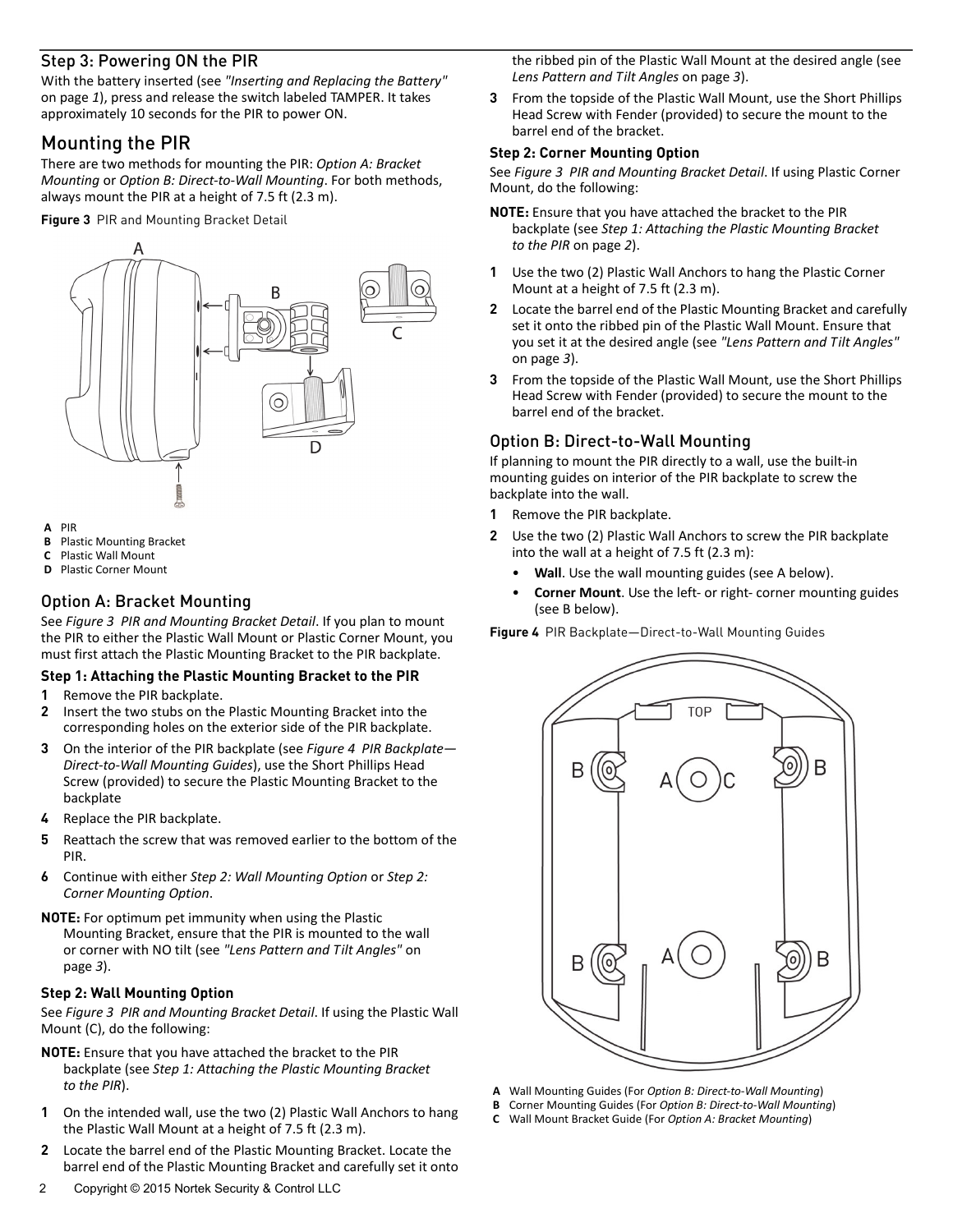# Environmental and Other Useful Information

While the PIR is a highly reliable intrusion detection device, it does not guarantee against burglary. Any intrusion device is subject to a "failure to warn" for a variety of reasons. Consider the following when installing and setting up the PIR:

- **1** This PIR has built‐in protection to keep bugs from getting into the sensor area and causing false alarms. Note that this protection does not prevent insects from crawling across the lens of the PIR, which could trigger the PIR.
- **2** Infrared energy can be reflected off any glossy surfaces such as mirrors, windows, floors, or counter tops with glossy finish, and slick‐finished concrete. Some surfaces reflect less than others (e.g. the PIR can see a change in infrared energy off of reflective surfaces even if the heat or cold source is not within the PIR detection pattern).
- **3** Windows reflect infrared energy. They also allow sunlight or light from other sources (e.g., cars) to pass through to the PIR. The PIR can detect these changes in infrared energy. For example, if sunlight passing through a window shines onto a hardwood floor and the change in infrared energy is quick enough, the PIR can trigger an alarm. The same applies if the PIR area includes a window, even though the pattern of protection cannot "see" through glass. Lights from a passing car can also pass through the window at night and shine directly into the PIR's lens.
- **4** Heating and air conditioning ducts are also important because if they blow air onto an object within the field of the PIR's view, the temperature of that object could change quickly enough for the PIR to "see" a change in infrared energy. **PIR's cannot see air current, only the change in temperature of a physical object**.
- **5** The PIR senses change in temperature. However, as the ambient temperature of the protected area approaches the temperature range of 95° to 120° F, the detection performance of the PIR decreases.
- **6** Ensure that the area you wish the PIR to cover is free of obstructions (for example, curtains, screens, plants, and so on.) that may block the pattern of coverage.
- **7** Anything that can sway or move due to air current can cause a change in infrared energy within the fields of view. Drafts from doors or windows can cause this to happen. Plants, balloons, curtains, and hanging baskets should never be left in the PIR's field of view.
- **8** Do not mount the PIR on a surface that allows for any vibration. Vibrations not only cause the PIR to move a little, but it also causes the fields of view in a room to move with respect the PIR. A little vibration can cause havoc with the PIR's field of view, thus the PIR may see a change in energy and trigger the alarm.
- **9** An installation often requires that the PIR is aimed at the door. The PIR may detect door movement before the door contact can initiate an entry delay, causing the alarm to trigger. If you install the PIR facing a door, then while programming the PIR, choose an appropriate sensor/zone type.
- **10** The PIR ONLY detects intrusion within the pattern of coverage.
- **11** The PIR does not provide volumetric area protection.
- **12** The PIR creates multiple beams of protection. Intrusion can only be detected in unobstructed areas covered by those beams.
- **13** The PIR cannot detect motion or intrusion that occurs behind walls, ceilings, floors, closed doors, partitions, glass doors, or windows.
- **14** Tampering with, masking, painting, or spraying of any material on the PIR lens or any part of the optical system can impair detection ability.
- **15** The PIR, like other electrical devices, are subject to component failure. Even though the PIR is designed to last as long as 10 years, the electronic components are subject to failure.

## Lens Pattern and Tilt Angles

The diagrams below show the lens pattern and tilt angles for the PIR in meters.

**Figure 5** Lens Pattern—Top View



**Figure 6** Tilt Angle—Side View



**‐9°** PIR titled down one click

**0°** PIR facing the opposite wall (Direct‐to‐wall or mounting bracket with no tilt adjustment.

- **‐18°** PIR tilted down two clicks
- **+9°** PIR tilted up one click